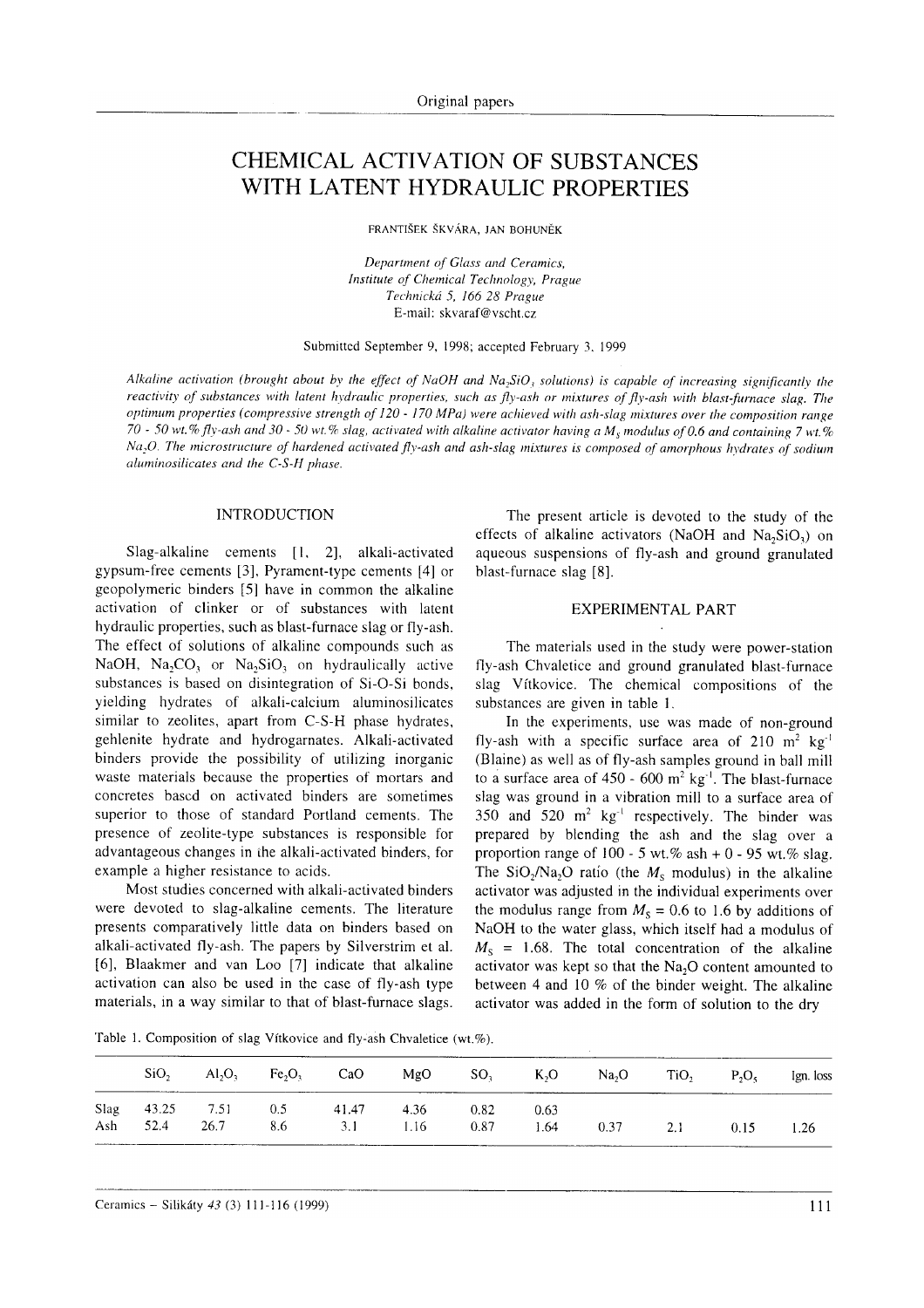mixture of ash and slag. The pastes were mostly prepared with a water ratio of 0.30 which provided acceptable workability.

Thc pastes prepared were characterized by the time of early set (Vicat) and by determining their relative visual workability. The latter was based on ratings ranging from 4 (for a freely flowing paste) to 0 (an unworkablc paste). The binder pastes were formed into specimens  $20 \times 20 \times 20$  mm in size which were subject to two ways of curing: "moist curing" consisted of keeping in moulds in 95  $%$  relative humidity (R.H.) for 24 hours, then unmoulding (if strong enough) and kecping in the same environment until testing. The "hydrothermal curing" comprised 24 hours in moulds at 95  $%$  R.H., then heating up to 60 °C during 1 hour and to  $40 - 90$  °C during two hours. The specimens were kept at the final temperature (in most cases  $80^{\circ}$ C) for 4 hours. After that the specimens were stored "dry" at 20  $\degree$ C at 40 to 50 % R.H. until the testing. Compressive strengths were determined after 2, 7 and 28 days. The brokcn specimcns were subjected to X-ray diffraction and DTA analyses. The microstructure of fracture surfaces was studied by scanning electron microscopy, and sclectcd arcas analyzed by the ED spectrometer (ZAF corrcction, oxygen counted up to 100 %).

Apart from pastes, also mortars were prepared with water ratios ranging from 0.30 to 0.35 and binder-to-sand ratios of l:3 to 1:2. and with alkali activator concentrations based on the optimized values found for the binder pastes.

The rheological properties of activated slag-ash mixtures pastes depend on the  $M_s$  modulus and on Na<sub>2</sub>O content (cf. figure 1). An improvement of workability and thus the possibility of reducing the water ratio results from increasing the proportion of ground slag in the ashslag mixtures, from reducing the  $M_s$  modulus of the alkaline activator, and from increasing the overall  $Na<sub>2</sub>O$ conccntration. The paste workability is impaired by grinding the ash and slag to a greater fineness.

The time of early set of the mixture is reduced when the content of ground slag is increased (figure 2). This rulc holds for all the Na,O concentrations studied and for all of the  $M_s$  moduli. With respect to the time of early sct, mixtures with a high ash content should use activators with a  $M_s$  modulus ranging from 0.6 to 1.0, whereas activators with  $M_s$  moduli higher than 1.0 are more suitable for mixtures richer in ground slag. The effect of particle size on the time of set is slight, the latter becoming somewhat shorter as a result of grinding to higher fineness.

The strengths of alkali-activated ash-slag mixtures depend on the ash/slag ratio, on  $M_s$  modulus, on Na<sub>2</sub>O concentration and on curing conditions (figures.  $2 - 7$ ). For systems with a high ash content the initial strengths (at 20  $^{\circ}$ C) are very low and virtually independent of



Figure l. Visual workability vs. composition of alkali-activatcd ash-slag mixtures.

Na<sub>2</sub>O concentration and the  $M_s$  modulus. The 28-day strengths of the systems cured at 20  $\mathrm{^{\circ}C}$  are likewise relatively low. An increase in the slag content brings about distinct improvements in both short- and long-term strength development at 20 °C.

Hydrothermal curing has a considerably strong effect. on strength development of the systems in question (figures  $6, 7$ ) when both short- and long-term strengths increase with increasing temperature and time of the hydrothermal treatment. However, prolonging of the hydrothermal curing beyond  $6$  to  $8$  hours has no significant effect.

At a high  $M_s$  modulus of 1.5 the initial reactivity of the mixture is very poor and the strengths are virtually immeasurable. Somewhat higher strengths are only achieved at higher contents of slag and with hydrothermal curing. A considerable increase in strcngth can be attained with  $M_s$  modulus values of less than 1.0. A very rapid rise in strength was established for mixturcs containing 50 - 70 wt.% fly-ash and 50 - 30 wt.% slag. Still higher slag contents cause the strength to fall a little. The results obtained indicate that a high content of alkaline activator (10% Na<sub>2</sub>O) and a low  $M_s$  modulus would be required to achieve measurable strengths with systems containing 100-95 wt.% fly-ash. Alkali-activated systems comprising fly-ash alone (free of ground slag additions) exhibit poor strengths even under conditions of hydrothermal curing.

With mixtures containing 50 wt.% fly-ash and 50 wt.% slag, high strengths can be achieved at low  $M_s$ moduli even at a lower Na<sub>2</sub>O concentration (7 wt.%). Lower  $Na<sub>2</sub>O$  concentrations can only be used with systems containing prevailing proportions of slag. A comparison of 2-day and 28-day strengths shows that the strength rise in the case of hydrothermal conditions is small compared to humidity curing. The speeding up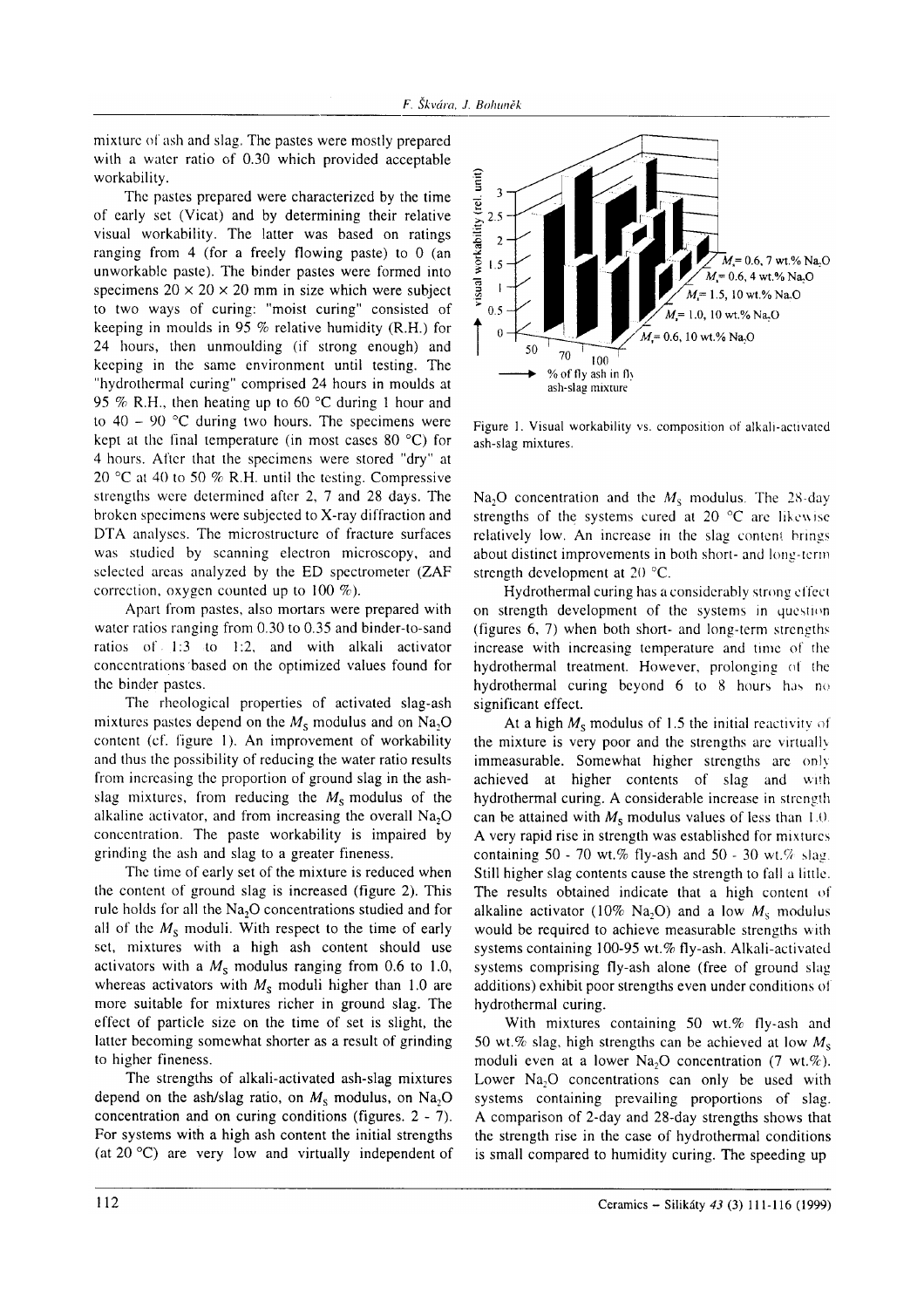

Figure 2. Setting point vs. composition of alkali-activated ash--slag mixtures.



Figure 3. Two-day compressive strength at  $M_s = 0.6$  in terms of composition of alkah-activated ash-slag mixtures cured at 20 °C as well as under hydrothermal conditions.



Figure 4. Two-day compressive strength at a content of 10 wt.% Na<sub>2</sub>O (alkaline activator) in terms of composition of alkaliactivated ash-slag mixtures cured at 20 °C as well as under hydrothermal conditions



Figure 5. Effect of composition of alkali-activated ash-slag mixture on 2-day and 28-day strengths after curing at 20 °C and under hydrothermal conditions.



Figure 6. Compressive strength vs. temperature of isothermal heating at 80 °C under hydrothermal conditions of alkaliactivated mixture of 50 wt.% slag and 50 wt.% fly-ash.



Figure 7. Compressive strength vs. time of isothermal heating at 80 °C under hydrothermal conditions of alkali-activated mixture of 50 wt.% slag and 50 wt.% fly-ash.

Ceramics - Silikáty 43 (3) 111-116 (1999)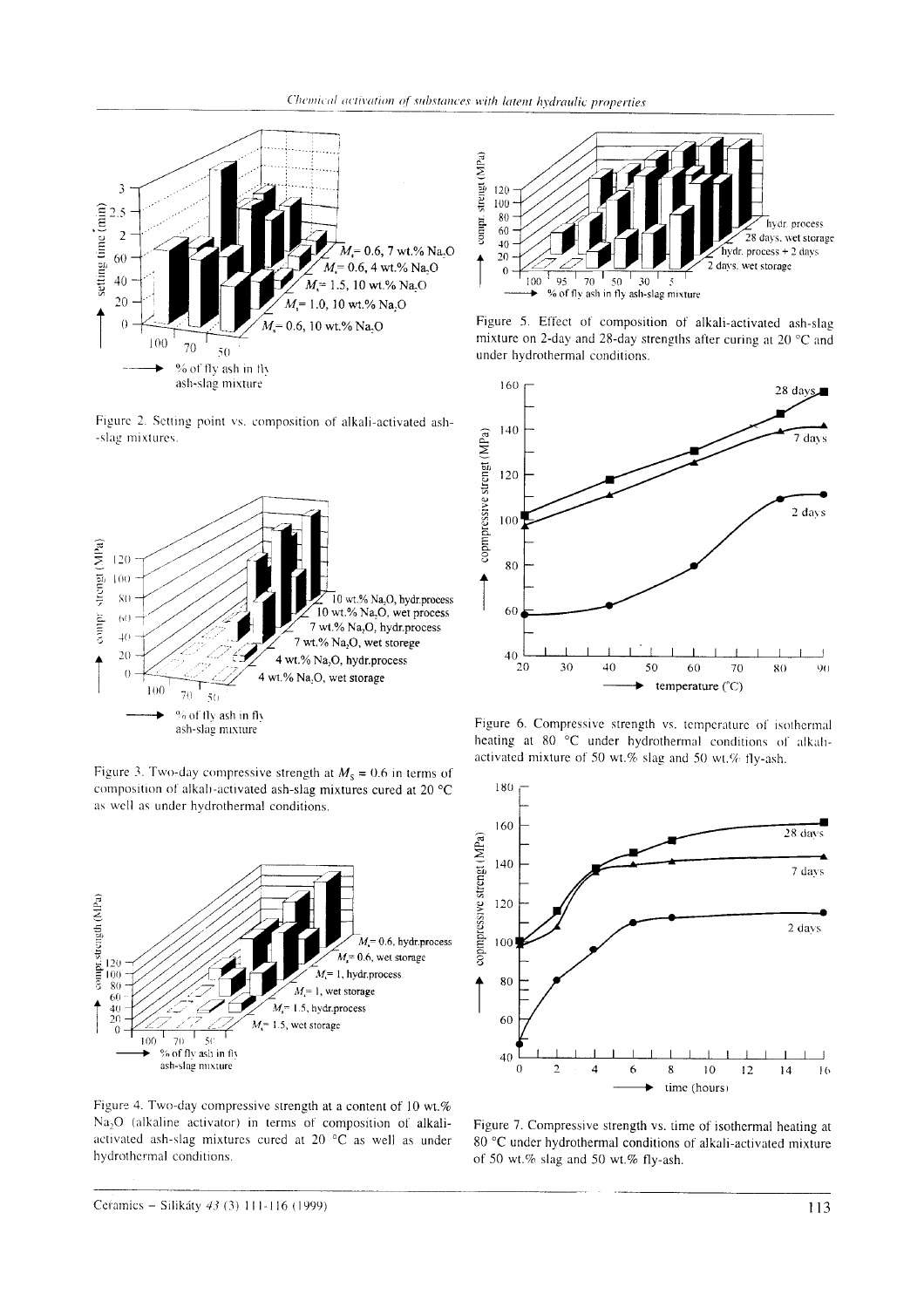of hydration by hydrothermal conditions is considerable. Long-term strengths (over 180-270 days) of alkaliactivated mixtures show further increase in strength under the "dry curing" conditions.

The fly-ash particle size has an only limited effect .on the strength achieved but this does not apply to slag where the fineness of grinding is of great importance (figure 8). With the system containing 50 wt.% fly-ash and 50 wt.% slag, use of additionally ground slag, a  $M_s$ modulus of 0.6, a content of 10 wt.%  $Na<sub>2</sub>O$  and hydrothermal curing resulted in 28-day strengths of up to 170 MPa.



-} Figure 8. Effect of grinding fineness of fly-ash and slag on compressive strength of alkali-activated ash-slag mixtures. Fly-ash: slag = 0.5,  $M_s = 0.6$ , 10 wt.% Na<sub>2</sub>O.

Analogous results were obtained with mortars where strengths ranging from 100 to 140 MPa were obtained both after curing at 20  $^{\circ}$ C and after hydrothermal treatment.

The experimental data on the properties of the systems in question show that the principle of alkaline activation is also applicable to power-station fly-ash. However, the formation of hydrates in mixtures comprising 100 wt.% fly-ash is much slower, even under hydrothermal conditions, than in the case of slag. The higher content of  $A<sub>1</sub>, O<sub>3</sub>$  and CaO in slag as compared to fly-ash obviously contributes to formation of bonding hydrates, in particular those similar to zeolites. The data obtained indicate that high strengths can be obtained by optimizing the composition of the solid phase of the binder, namely the ash-to-slag ratio and the composition of the alkaline activator. In contrast to slag-alkaline cements, the optimum composition of the alkaline activator lies at lower values of  $M_s$ .

After curing at normal temperatures as well as after hydrothermal curing, materials based on alkali-activated substances with latent hydraulic properties (ash-slag mixtures) attain high strengths which markedly exceed those achieved with standard Portland cements. The strengths attained are even comparable to strengths of new materials, as shown by table 2.

Table 2. Comparison of compressive strength (MPa) of alkali- -activated Íly.ash with other hydrated materials.

| Portland                                   | DSP       | MDF.      | Slag-alkalineAlkali-activated |             |  |  |  |
|--------------------------------------------|-----------|-----------|-------------------------------|-------------|--|--|--|
| cement                                     | materials | materials | materials                     | fly-ash     |  |  |  |
| $22.5 - 62.5$ 120 - 130 100 - 300 50 - 120 |           |           |                               | up to $170$ |  |  |  |

The basic products of hydration in alkali-activated mixtures were identified in specimens hydrated at  $20^{\circ}$ C and cured hydrothermally at 80 $\degree$ C, following further 28 days of "dry curing". The basic material of the hydrates (regardless of the curing conditions) is of prevailingly amorphous character only seldom containing needle-shaped minority formations. X-ray diffraction patterns (figure 9) show that the hydration products are prevailingly of X-ray amorphous character where the only diffraction (apart from those of the original materials) is that at  $d = 0.304$  nm, solely occurring in systems with a high content of slag. The line obviously coiresponds to the C-S-H phase formed. The results of DTA (figure 10) are likewise indicative of amorphous (gel-like) products characterized by the width of the endothermic peaks. The results of ED spectrometer analyses of fracture surfaces are listed in table 3. It appears that most of the hydrates consist of amorphous matter composed of sodium aluminosilicate hydrates. The Na<sub>2</sub>O content in the solid phase of the dominant products virtually corresponds to  $Na<sub>2</sub>O$  concentration in the alkali activator, which means that the sodiurn from the activator has been built into the crystalline lattice of the hydrates. The minority part of the hydrates is probably composed of polymerized water glass where Si was partially substituted by Al.

The materials based on chemically activated substances with latent hydraulic properies obviously belong among materials which, due to their high strength and a prevailingly amorphous microstructure, represent a transition between classical inorganic binders and ceramics, and can be ranked in the group called "chemically bonded ceramics" together with materials like MDF or DSP which are often prepared by special methods such as isostatic pressing, evacuating, and the like. However, the materials based on chemically activated hydraulic substances are prepared by standard methods, show acceptable rheological properties and a suitable setting point. In this respect one can see further application possibilities for these binders.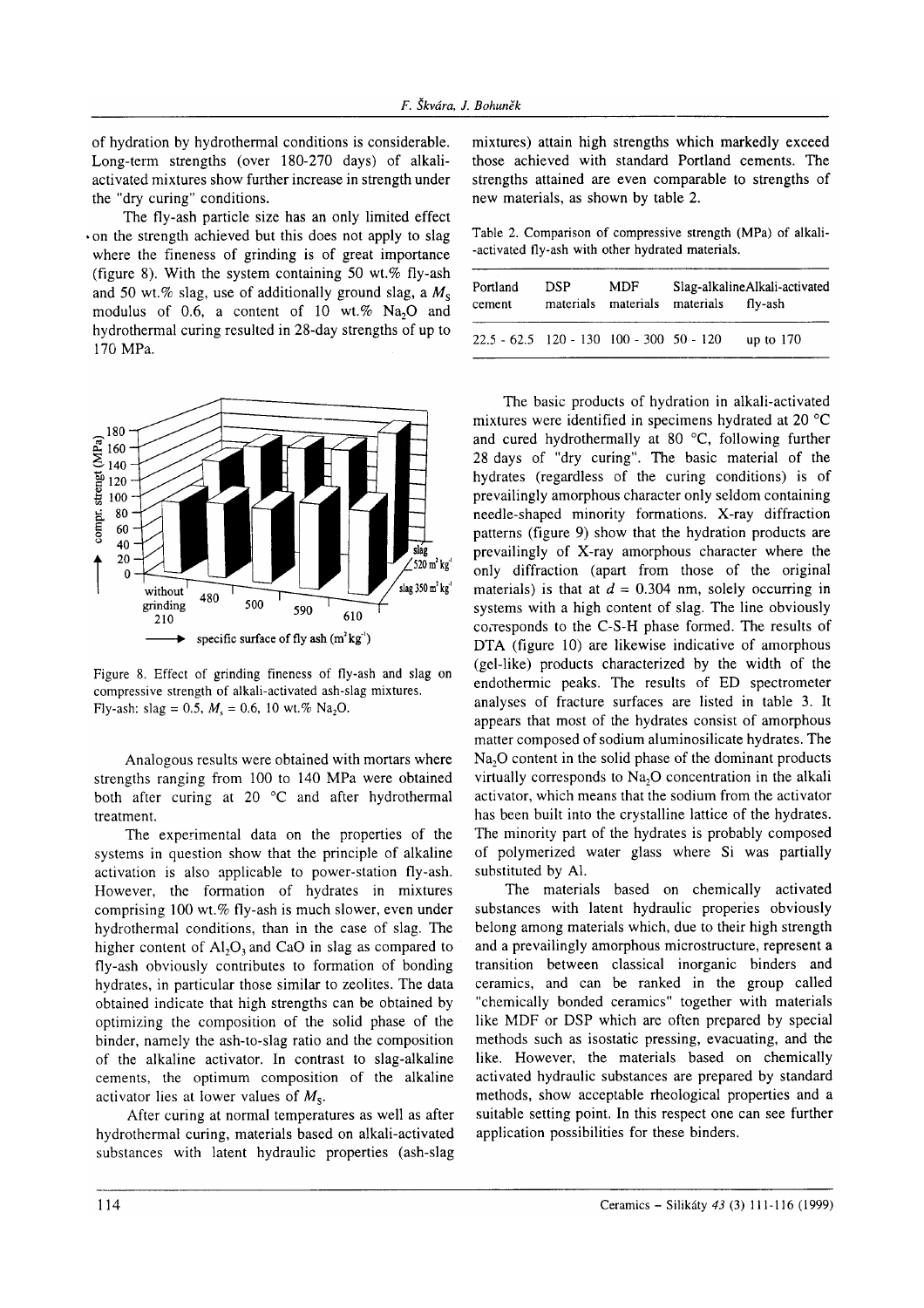Table 3. ED spectrometer analysis of hydration products (wt.%), (ZAF correction, O calculated up to 100 %) on fracture surfaces, hydrothermal curing at 80 °C, 10 wt.% Na<sub>2</sub>O,  $M_s = 0.6$ ,  $w = 0.30$ .

|                                      | Na <sub>2</sub> O | $AI_2O_3$ | SiO,  | K,O  | CaO  | TiO, | Fe, O, |
|--------------------------------------|-------------------|-----------|-------|------|------|------|--------|
| Main amorphous part of hydrates,     |                   |           |       |      |      |      |        |
| 100 wt.% ash                         | 7.74              | 23.47     | 61.44 | 1.39 | 1.22 | 0.81 | 3.93   |
| Minority part of hydrates (needles), |                   |           |       |      |      |      |        |
| 100 wt.% ash                         | 26.87             | 10.88     | 55.43 | 1.33 | 2.05 | 0.83 | 2.61   |
| Main amorphous part of hydrates,     |                   |           |       |      |      |      |        |
| 50 wt.% ash + 50 wt.% slag           | 7.64              | 27.34     | 57.51 | 1.16 | 2.54 | 0.84 | 2.07   |



 $\overline{\mathcal{L}}$ A  $\overline{0}$ B  $\Delta$ (°C)  $-2$ -4 200  $\mathbf 0$ 400 600 800 1000  $T(^{\circ}C)$ b

Figure 9. X-ray diffraction patterns.

A - original fly-ash, B - alkali-activated mixture of fly-ash and slag, 28 days of curing at 20 °C, C - alkali-activated ash-slag mixture, hydrothermal curing  $(80 °C) + 28$ -day "dry cure".

Further studies in the field of alkali-activated substances with latent hydraulic properties will be aimed at preparing materials of maximum strength by reducing the water ratio, at optimizing the hydrothermal curing and at studying the properties of materials prepared from these binders (in particular their resistance to aggressive environments and elevated temperatures).

Figure 10. DTA curves: 1 - alkali-activated ash-slag mixture, 28 days of curing at 20 °C, 2 - alkali-activated ash-slag mix, hydrothermal conditions  $(80 °C) + 28$ -day "dry cure" 3 hydrothermal process  $+28$  days

## CONCLUSION

Alkaline activation (by the effect of NaOH and  $Na<sub>2</sub>SiO<sub>3</sub>$  solutions) is capable of significantly promoting the reactivity of substances wqith latent chemical properties such as fly-ash or mixtures of fly-ash with ground slag.

Chemically activated mixtures of fly-ash alone (without additions of ground slag) exhibit poor strength even under conditions of hydrothermal curing.

Mixtures with a high fly-ash content activated by a low activator concentration (< 4 wt.% Na<sub>2</sub>O) attain low 28-day strengths even when cured hydrothermally. A higher proportion of alkaline activator (more than 7% Na<sub>2</sub>O) with a low  $M_s$  modulus ( $M_s$  < 1) is necessary for activating systems with a higher fly-ash content (of more than 70 wt.%).